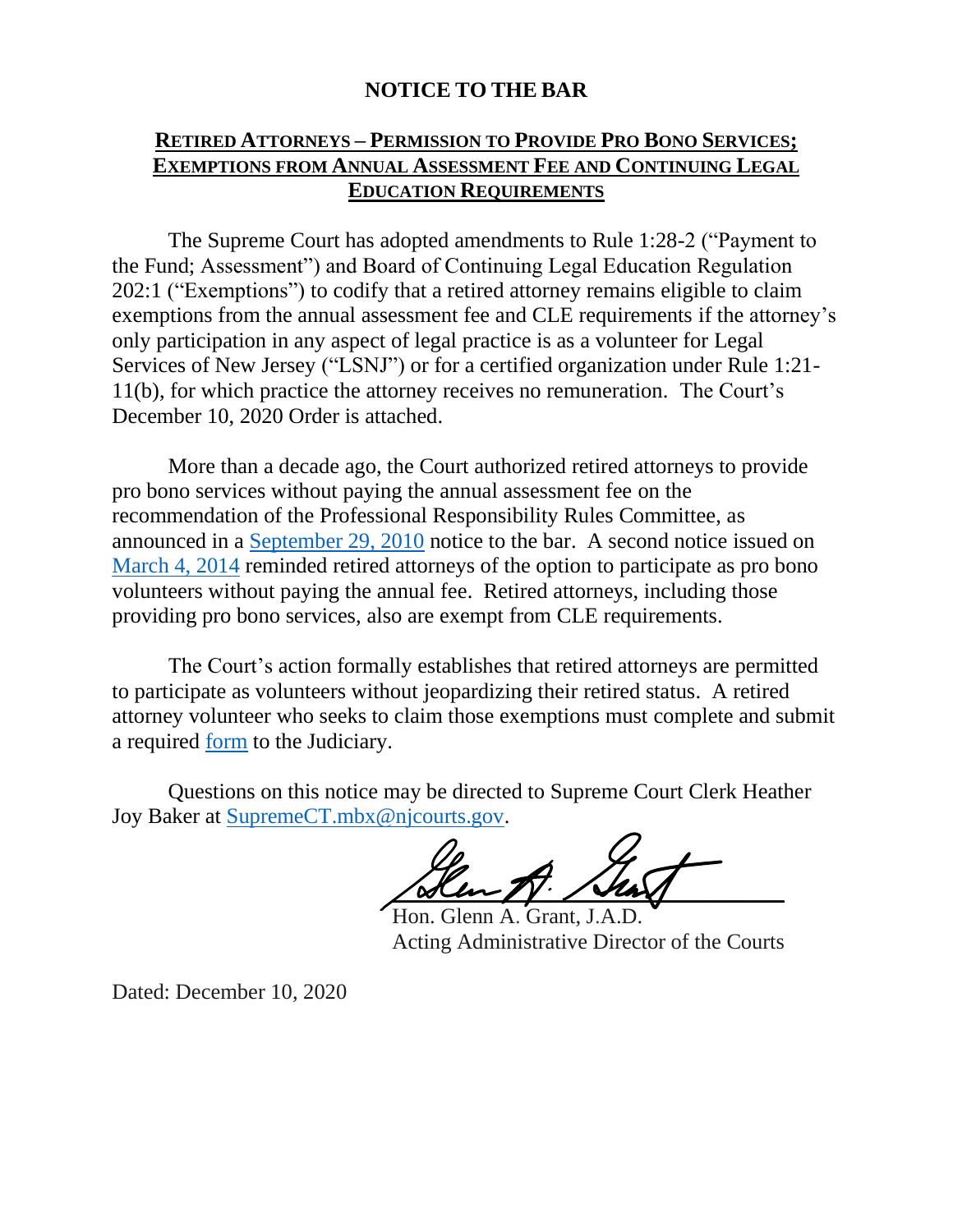#### **SUPREME COURT OF NEW JERSEY**

It is ORDERED that the attached amendments to Rule 1 :28-2 of the Rules Governing the Courts of the State of New Jersey and Continuing Legal Education Regulation 202:1 are adopted to be effective immediately.

s=(Z\---SSi'li>-9;;::;,,,.,,<-J----.-..\_\_

Chief Justice

Dated: December 10, 2020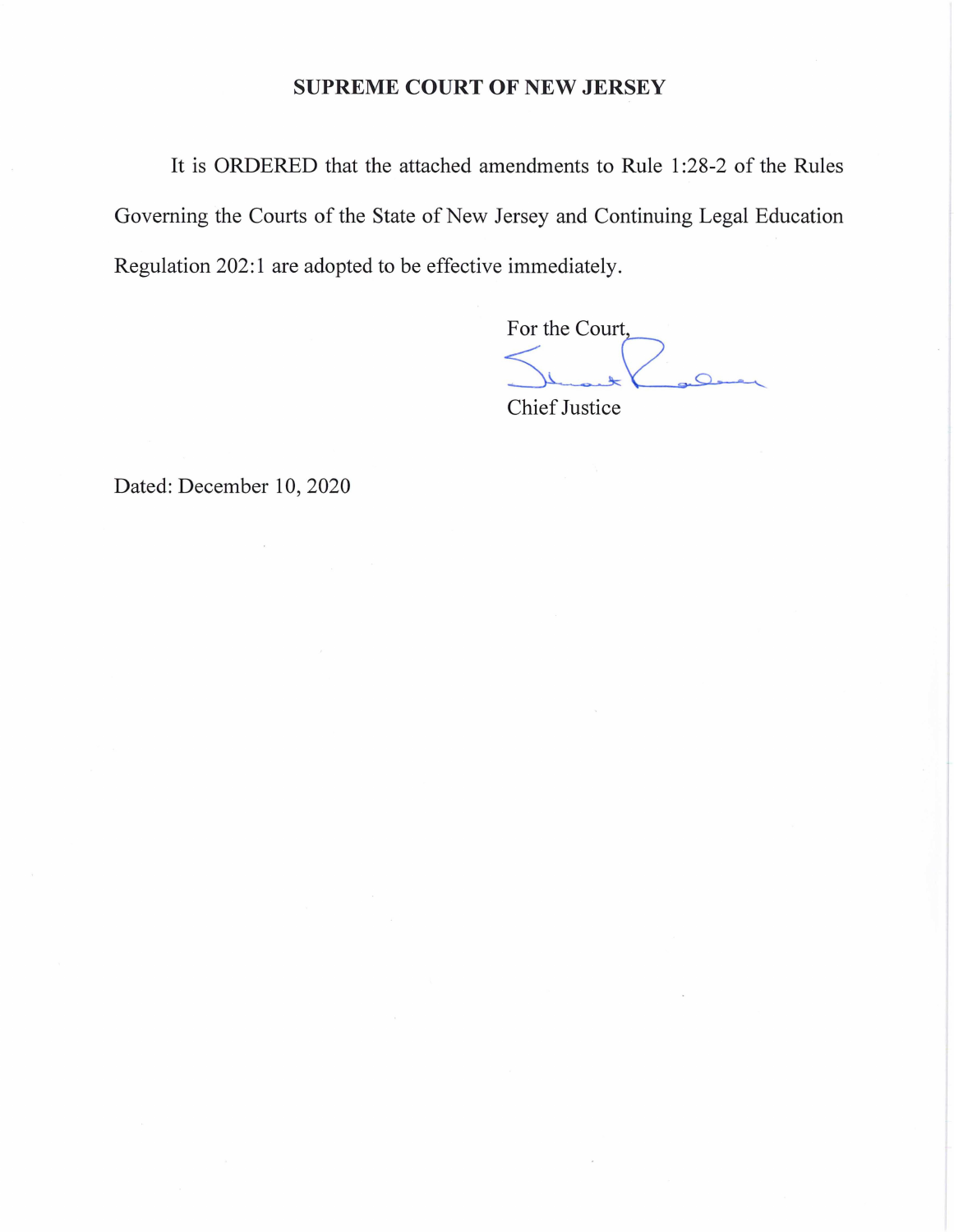### 1 :28-2. Payment to the Fund; Enforcement

 $(a)$  ... no change

(b) Exceptions. The following categories of plenary license holders shall be exempt from payment to the Fund:

 $(1)$  ... no change

 $(2)$  ... no change

 $(3)$  ... no change

( 4) Attorneys who have retired completely from the practice of law, but they shall be considered in all respects inactive New Jersey attorneys. An attorney who claims the exemption set forth in this subparagraph will retain the exemption if the attorney's only participation in any aspect of legal practice is as an attorney volunteer for Legal Services of New Jersey or for a certified organization under Rule  $1:21-11(b)$ , for which legal practice the attorney receives no remuneration. A retired attorney participating as a pro bono volunteer must complete and submit the required form to the Judiciary.

 $(c)$  ... no change.

Note: Source-R.R. 1:22A-2; amended July 17, 1975 to be effective September 8, 1975; amended January 31, 1984 to be effective February 15, 1984; amended June 29, 1990 to be effective September 4, 1990; redesignated paragraph (a) amended and paragraph (b) adopted July 14, 1992 to be effective September 1, 1992; paragraphs (a) and (b) amended February 8, 1993, to be effective immediately; paragraph (a) amended and new paragraph  $(c)$  added July 28, 2004 to be effective September 1, 2004; paragraph (a) amended July 23, 2010 to be effective September 1, 2010; subparagraph (b)(4) amended December 10, 2020 to be effective immediately.